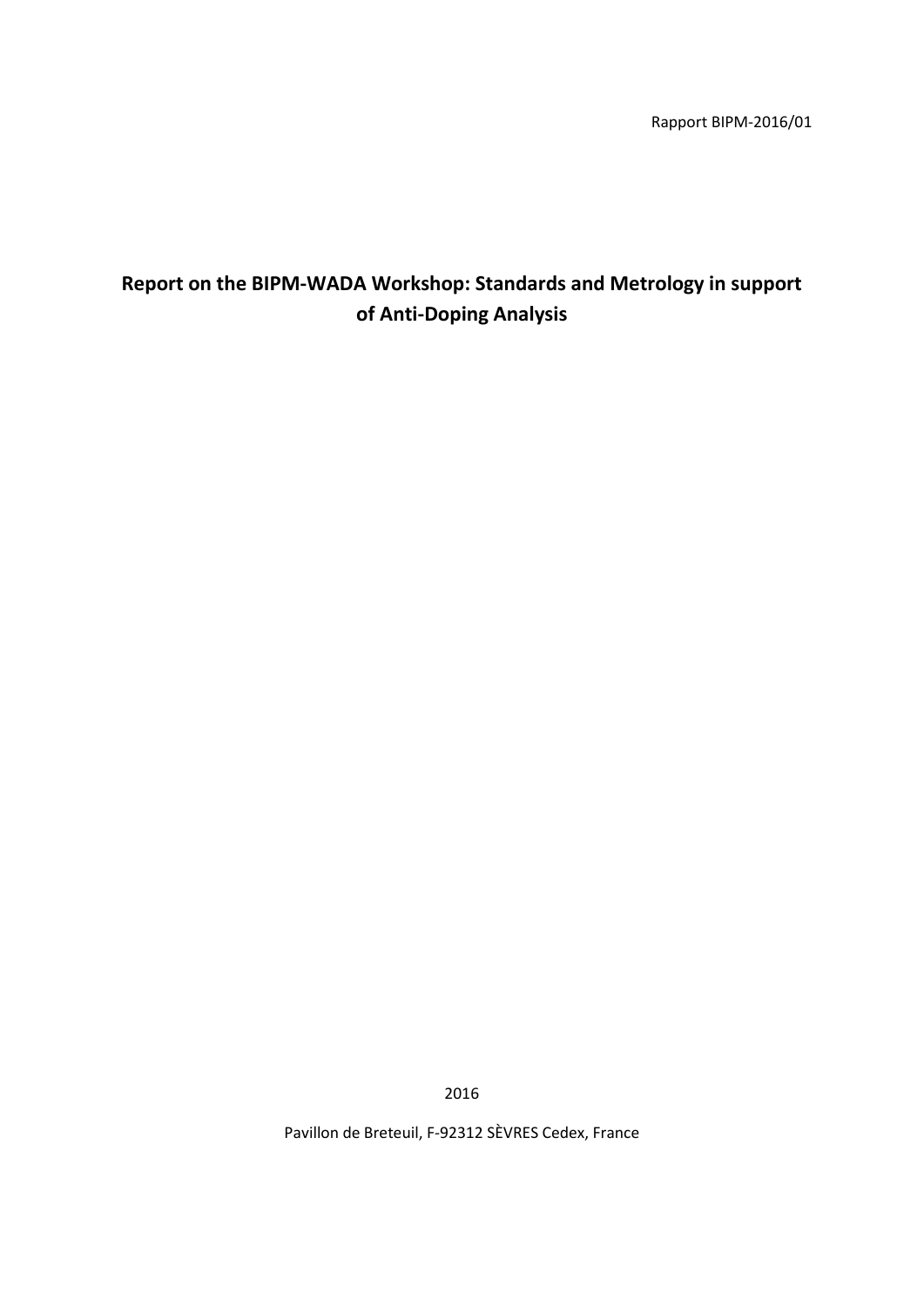#### **BIPM-WADA Workshop: Standards and Metrology in support of Anti-Doping Analysis**

#### **Introduction**

A joint BIPM-WADA Symposium on Standards and Metrology in support of Anti-Doping Analysis was held on 28 and 29 September 2016 at the BIPM in Sèvres, France. In addition to WADA Science Department and BIPM staff, participants included invited parties from WADA-accredited laboratories, National Metrology Institutes (NMIs) and representatives from the clinical chemistry and laboratory medicine communities. A total of 95 scientists from 35 countries registered for the meeting.

The rationale for organizing the Symposium was to bring together experts from both communities to review the recent developments in chemical metrology and in anti-doping science in order to:

- Facilitate the development of new tools and strategies for the harmonization of analytical practice applied to the fight against doping in sport;
- Explore possibilities for the application of the expertise of NMIs in the provision of reference measurement systems to the particular challenges required to underpin and further develop anti-doping analysis.

#### **Aims**

The aims of the symposium were:

- to assess current needs and emerging priorities for the provision of reference materials and reference measurement systems to support activities in anti-doping analysis;
- to discuss the implementation of inter-laboratory comparisons to demonstrate equivalent measurement results for quantitative and qualitative analysis for prohibited substances and endogenous markers;
- to share knowledge on the latest approaches used in NMIs, clinical chemistry and antidoping laboratories for the detection and quantification of chemical and biological analytes in urine and blood matrices.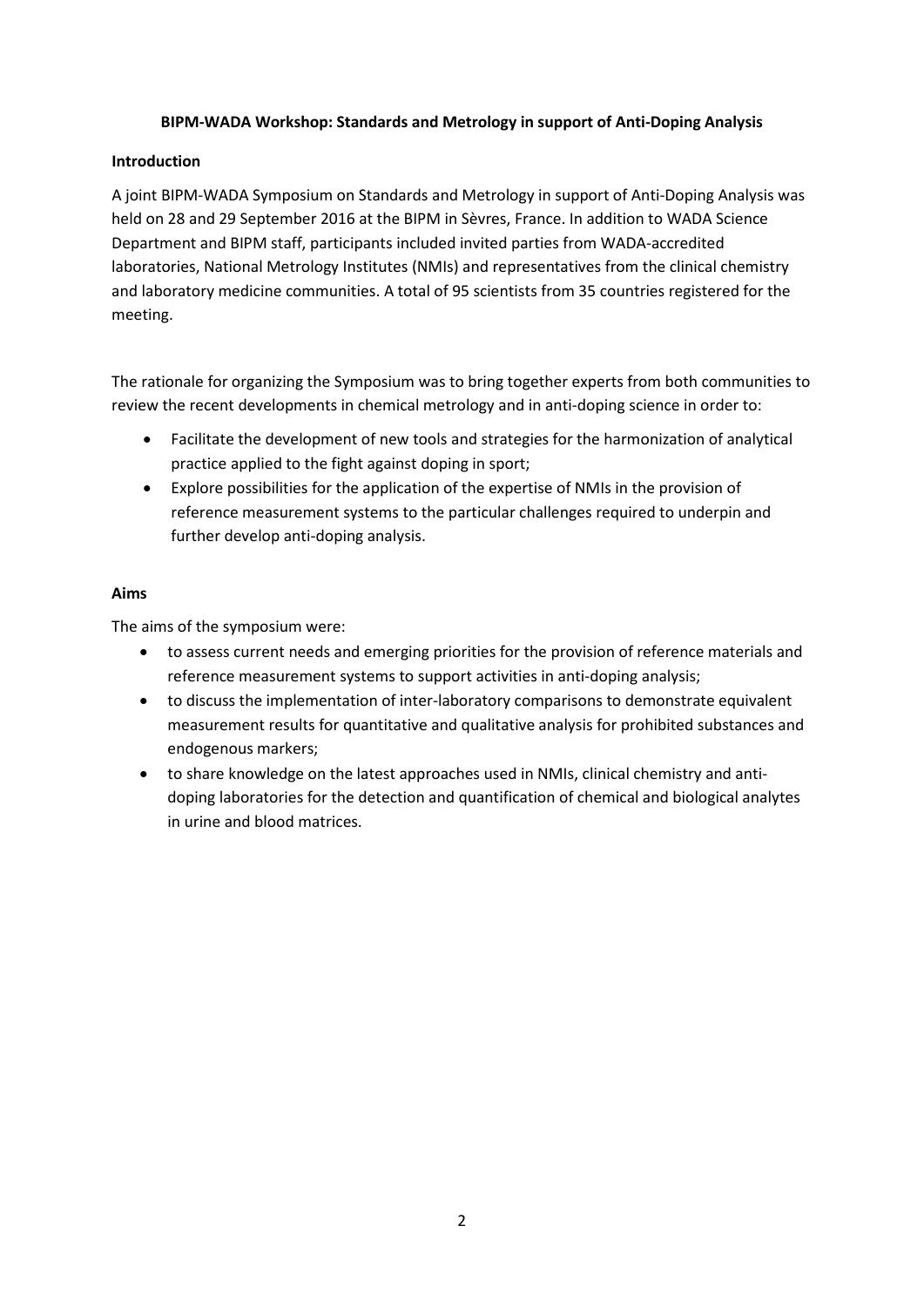#### **Programme of the Symposium**

The Symposium was officially opened by Mr Thierry Braillard, the French Secretary of State for Sport, attached to the Minister of Urban Affairs, Youth and Sport with additional contributions by the Chair of the WADA Health and Medical Research Commission, Dr Valerie Fourneyron, and by the Director of Special Projects at NIST, Dr Richard Cavanagh.



Official Opening (L. to R: Dr Olivier Rabin, M. Pierre Soubelet, M. Thierry Braillard, Dr Valérie Fourneyron, Dr Martin Milton, Dr Robert Wielgosz, Dr Richard Cavanagh (standing))

The opening session was followed by six technical sessions with presentations focused on:

- Reference material requirements for anti-doping analysis;
- Measurement uncertainty of determinations of threshold substances;
- Roles of comparisons and EQAS studies;
- Measurement systems for quantitative biomolecule analysis;
- Measurement support for qualitative analysis.

The Symposium speakers were drawn equally from the anti-doping laboratory community and from NMI or clinical chemistry reference laboratories. The presentations from the anti-doping community were focused on the measurement challenges and practical aspects relevant to their field, whilst the presentations by speakers from the reference measurement community were tailored to the linkage of higher order reference measurements and good practice in metrology which were relevant to the specific challenges and requirements of anti-doping analysis.

The full programme for the Symposium is reproduced in Annex 1. The various speaker presentations are available from a [dedicated area](http://www.bipm.org/ws/CCQM/WADA2016/Restricted/welcome.jsp?ws=WADA2016) on the BIPM website.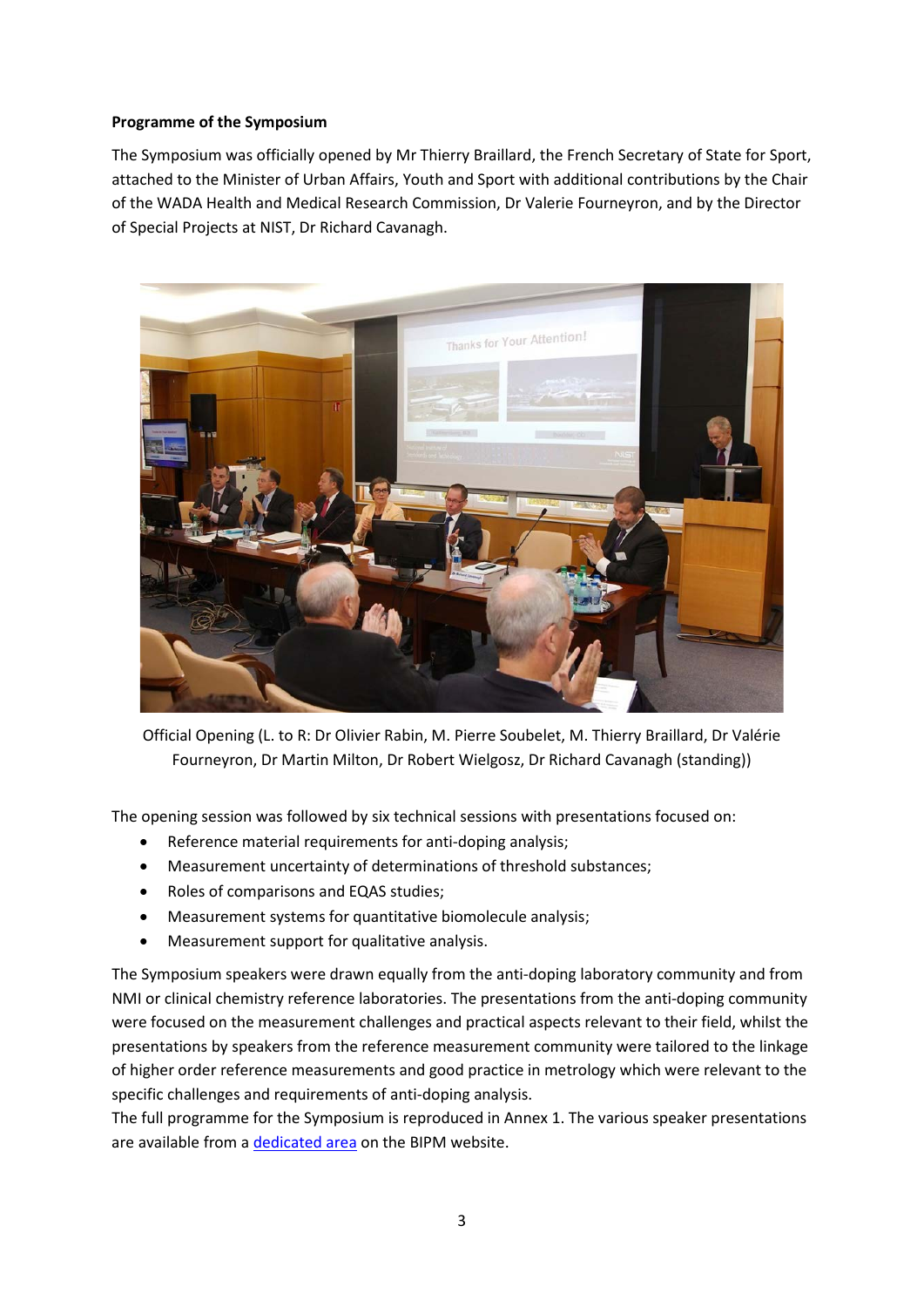In addition to the Symposium, a press conference and Q&A session on anti-doping measurement was held separately in the Grand Salle of the BIPM with participation by Dr Valérie Fourneyron, Chair, WADA Health, Medical and Research Committee; Dr Martin Milton, Director, Bureau International des Poids et Mesures; Dr Olivier Rabin, WADA Senior Director, Science; and Dr Robert Wielgosz, Director of the BIPM Chemistry Department.



Press Conference, Grande Salle BIPM (L. to R: Dr Martin Milton, Dr Robert Wielgosz Dr Olivier Rabin, Dr Valérie Fourneyron)

### **Outcomes and Recommendations of the Symposium**

The Symposium concluded with a review and summary of the measurement issues raised within the course of the two days of talks. As a result, actions were agreed upon and collaborations identified as opportunities to deliver further metrological support for anti-doping analysis. There was a high level of satisfaction expressed with the quality of the individual presentations and the excellence of the scientific work described, as well as with the depth of the constructive discussions accompanying each session.

In terms of the availability of pure substance reference materials covering the "small" organic compounds that make up the bulk of the Non-Threshold substances on the WADA List of Prohibited Substances and Methods, it was felt by the majority of participants that many current needs were suitably addressed. The remaining areas of need identified for pure substance materials included:

- substances recently added to the list of Threshold Substances (e.g. formeterol), which require a fully characterized and documented CRM;
- long-term (Phase I and II) metabolites of exogenous doping compounds, particularly anabolic steroids, which are required to extend the detection window for these substances;
- compounds under development by pharmaceutical companies which are potentially open to abuse for purposes of doping.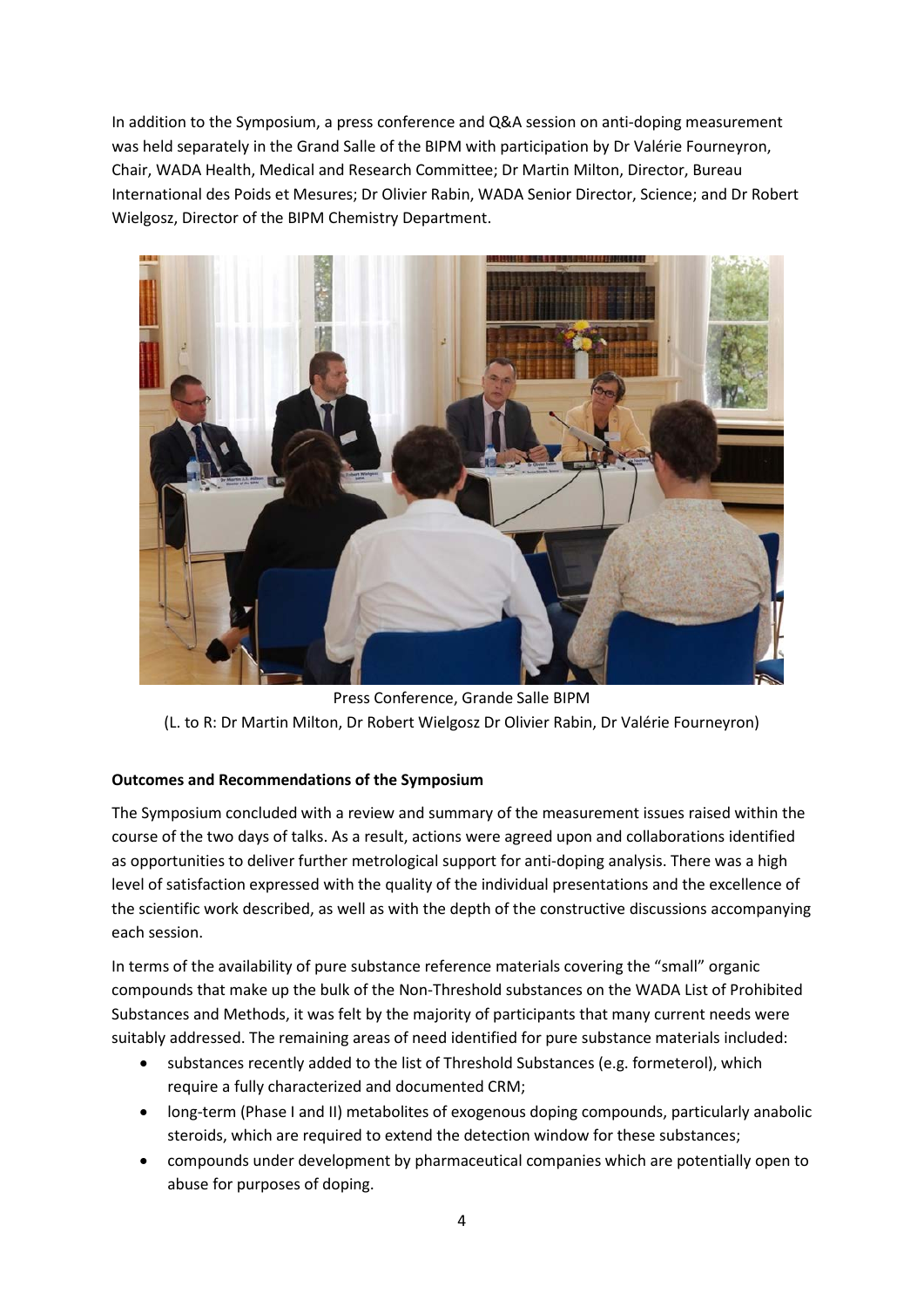Given the need at times for fit-for-purpose, suitably characterized reference materials to rapidly respond to the emergence of new types of doping compounds, it was suggested that there would be value if NMIs could either develop "quick response" service of this type or could provide guidance to laboratories as to the minimum requirements to undertake for an "in house" characterization.

The need to establish and make readily available a standardized summary of the current reference material needs and priorities of the anti-doping community was emphasized. Previous experience had shown that direct contact with the laboratories did not yield sufficient response, and in any case the information obtained was not readily made available to other parties. It was proposed that WADA establish, through consultation with the anti-doping laboratories and the World Association of Anti-Doping Scientists (WAADS), a prioritized and periodically updated list of reference material requirements that could be made available by the BIPM to the NMI community to aid in the development of their work programmes.

Another common theme of the discussions was recognition that there is a commonality of interest between the technical challenge for the provision and support of reliable measurements in laboratory medicine, in the detection of doping with peptides and proteins and for the delivery of the Athlete Biological Passport programme. In this regard the availability of EQAS comparisons organized in the clinical chemistry area that are relevant to the detection of analytes monitored in doping analysis should be investigated, with a view to the potential participation of anti-doping laboratories in suitable comparisons.

The important role of NMIs to provide a reference measurement infrastructure to underpin existing and emerging analytical challenges in anti-doping analysis was emphasized repeatedly in the course of the discussions. There is a need for reference procedures for the quantitative measurement of biomolecules, in particular hGH and IGF-1. The development of higher-order reference methods for the measurement of these compounds in urine and serum, based on quantitative LC-MS methods would provide multiple advantages over the immunoassay-based methods currently provided by the commercial IVD manufacturers, and could serve to support a switch to the use of direct LC-MS based routine measurements in the future.

In addition to the provision of reference materials and higher-order reference methods NMI support in the form of guidance and knowledge transfer to anti-doping laboratories on good metrological practice in such areas as method validation, quality control, the use of reference materials and the estimation of the measurement uncertainty of results would also be highly valued.

The presentations on best practice for the MU assignment of Threshold substance measurements provided clear examples in the anti-doping context of both "bottom-up" and "top-down" approaches tailored to the requirements of the WADA Technical Document on Decision Limits. Similarly, useful examples were presented on establishing the LOD of qualitative methods for screening and confirming the presence of Non-Threshold substances. It was noted in the discussions in each session that there would be significant value if a document could be prepared capturing these examples in a form that could be used by anti-doping laboratories and stakeholders for educational and informational purposes.

It was recognized during the discussions that it will always be a challenge to provide the resources, in terms of staff and funding, required to allow an individual NMI to develop materials and methods intended for use by a small network of laboratories spread world-wide. It was hoped that the high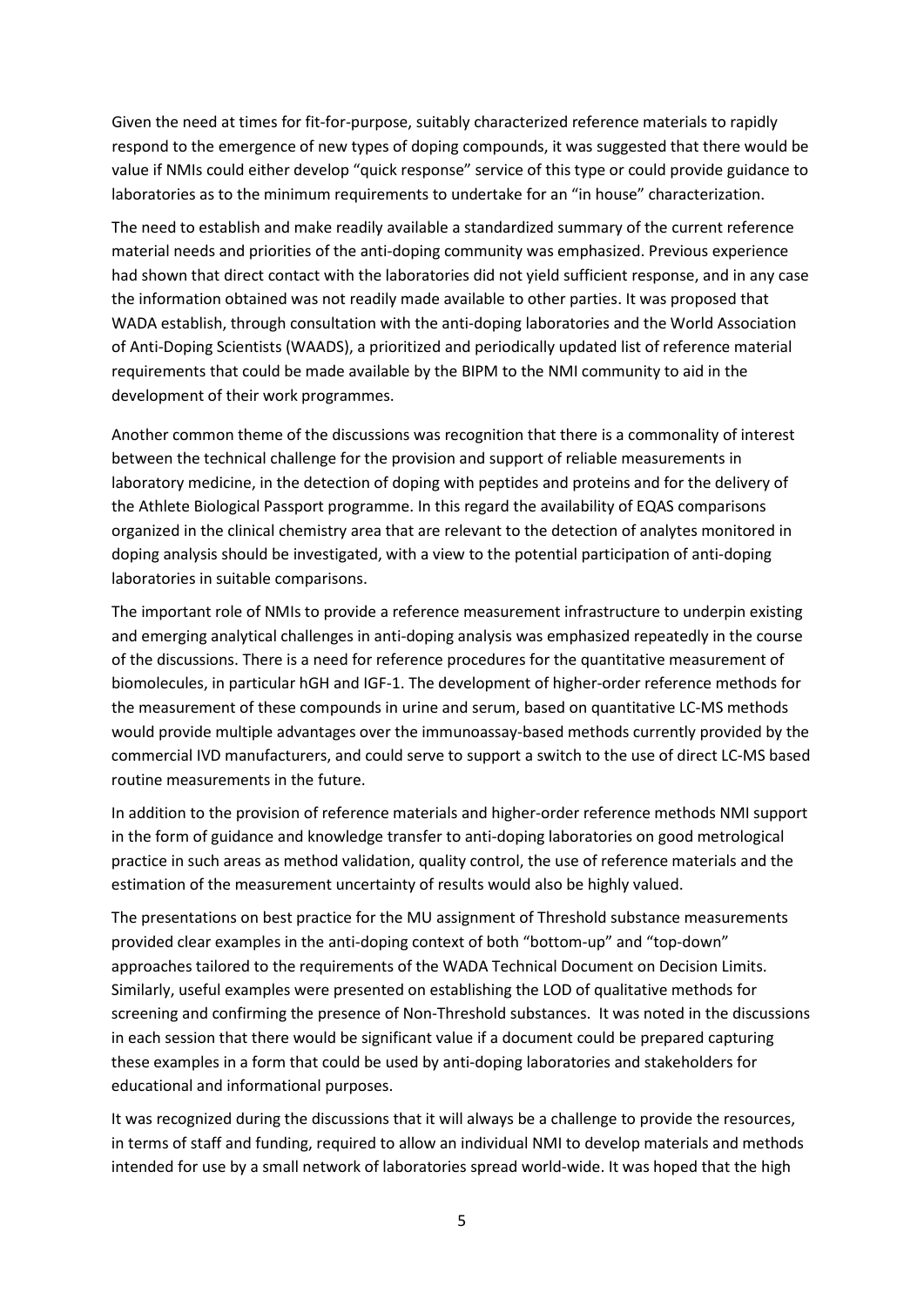public and political visibility of anti-doping analysis at both the national and international level and the advantage of heightened interest associated with the Olympic Games would assist in supporting the necessary funding for existing programmes and for the establishment of new ones. Possibilities for direct technical exchange and collaboration between anti-doping laboratories and NMIs in order to strengthen the metrological infrastructure should be investigated. The recent collaboration in Brazil between INMETRO and LADETEC during the Rio Summer Olympic Games provided a good example of this type of collaboration.

The potential for the funding of specific projects and collaborations between NMIs and anti-doping laboratories for the provision of measurement standards and methodology through WADA Research Grants, the USOC Partnership for Clean Competition and other nationally funded anti-doping research programmes should also be actively investigated.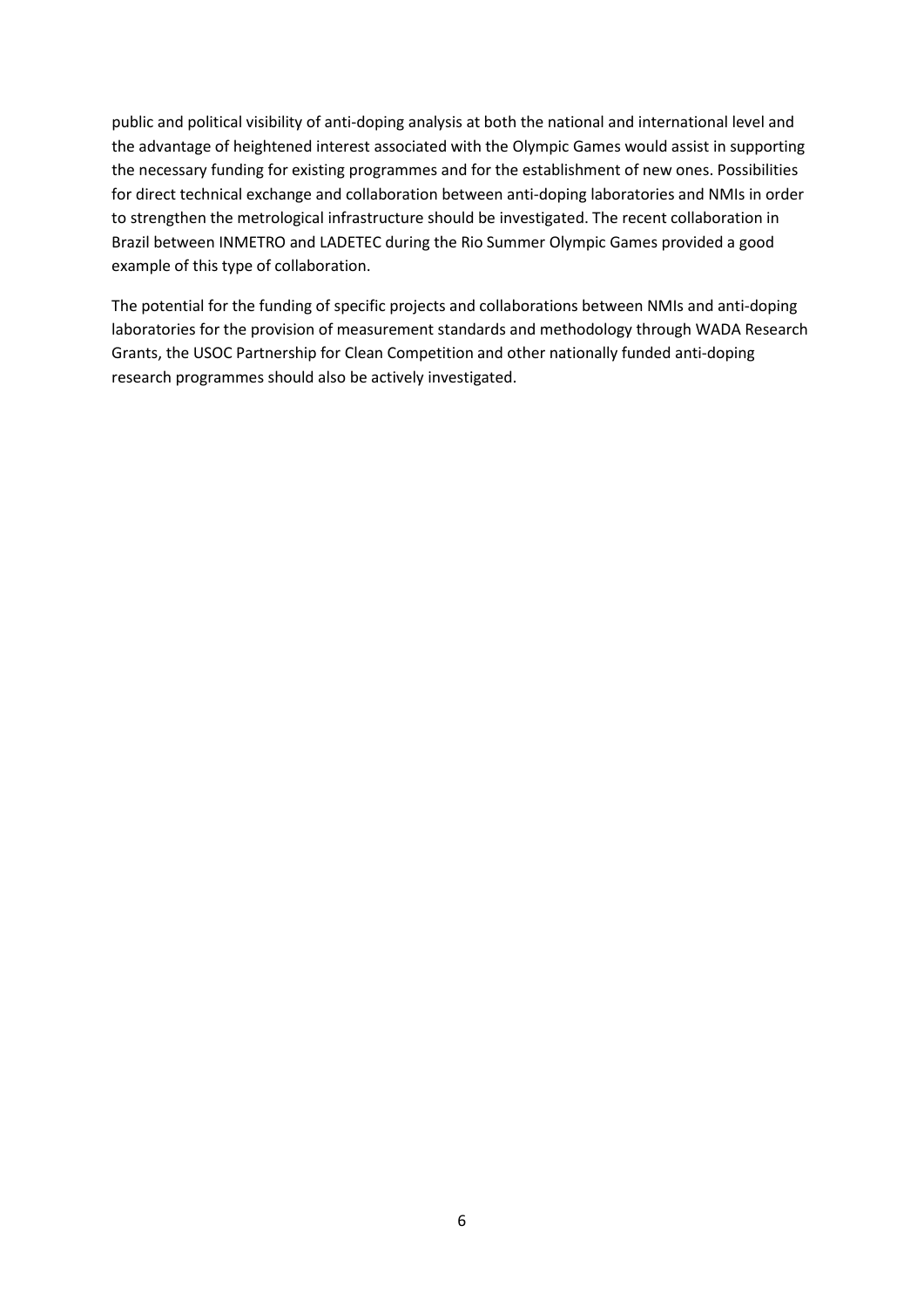## **Recommendations and Actions**

#### **1. Establish a Priority List of Anti-Doping Reference Material Requirements**

Action for WADA:

- Produce in consultation with WAADS and the anti-doping laboratories a prioritized list of pure substance and matrix CRMs requirements including needs for:
	- o Prohibited List analytes currently lacking a suitable pure substance RM;
	- o Threshold Substances;
	- o phase II/III and LTMs of anabolic steroids;
	- o peptides/proteins;
	- o matrix materials for method validation and quality control;
	- o reference materials for gene doping.
- Institute a mechanism to review and update this list on a regular basis

Action for BIPM:

- When available, distribute and promote the CRM Priority List within the NMI community
- Provide feedback to WADA and the anti-doping laboratories
- **2. Scan for opportunities to utilize existing accuracy based EQAS for measurands relevant to doping analysis in blood/serum**

Action for WADA:

• Review currently available higher level EQAS schemes in clinical chemistry for their relevance to the biomolecules that can be used for doping and make the results available to antidoping laboratories

### **3. Raise awareness in Member States of the need for Measurement Standards (CRMs) in support of Anti-Doping Analysis**

Action for BIPM:

- Report to NMI Laboratory Directors, RMOs and at the Member State level on the outcomes of the Symposium and promote interest in the need for Measurement Standards (CRMs) in support of anti-doping analysis with an emphasis on the high level of public and political visibility of these programmes
- Encourage in NMIs in the Asia/Oceania region to seek opportunities to develop programmes to support the anti-doping testing for the next three Olympic Games, which have all been awarded to cities located in East Asia.

Action for WADA:

• On occasions involving high-level contact with representatives of national governments and sport federations, encourage the allocation of resources to the local NMI to allow them to undertake programmes that support anti-doping analysis.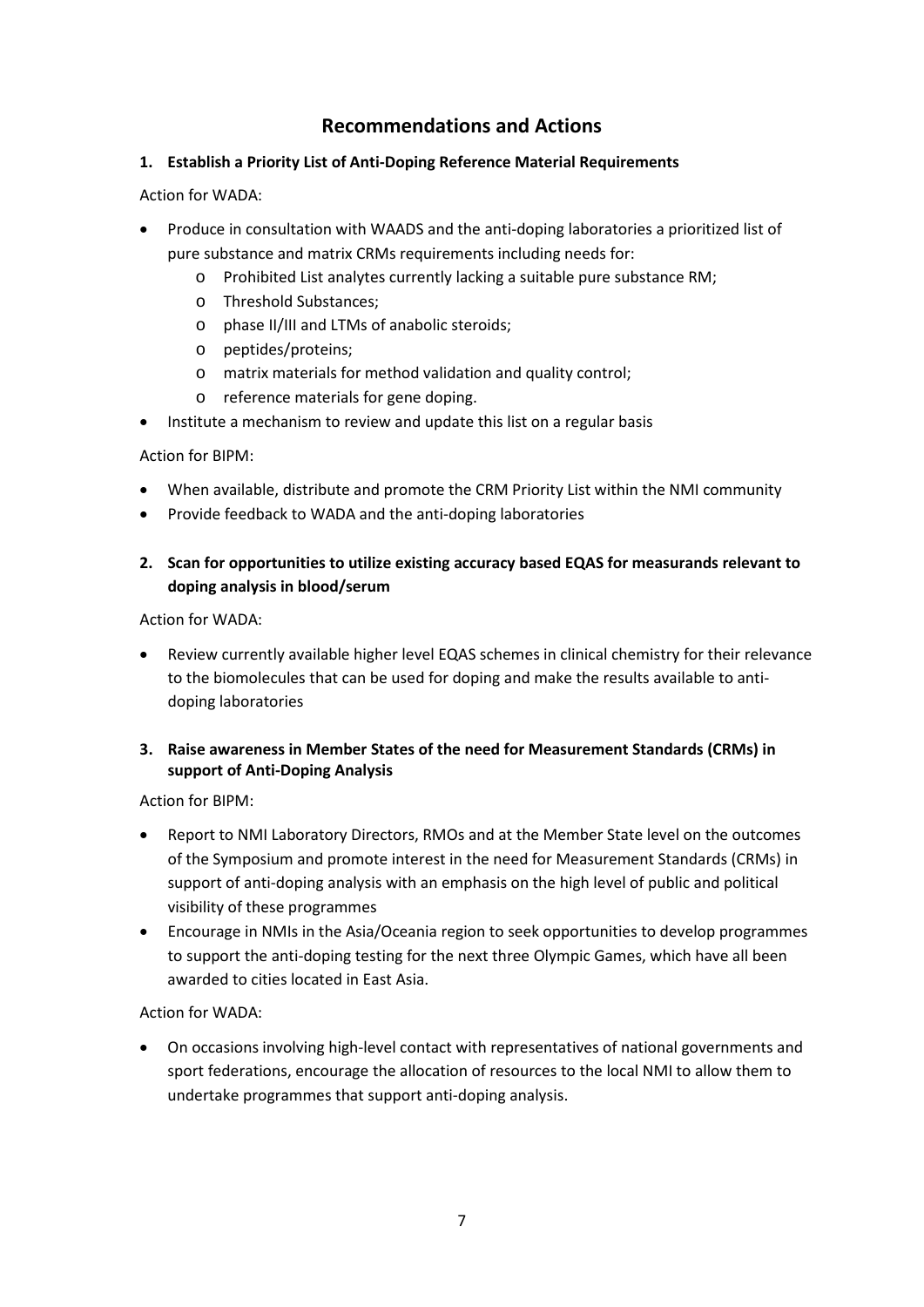**4. Make use of NMI expertise, Anti-doping laboratories and Laboratory Medicine reference laboratories to develop measurement standards and methods for analytes with relevance to anti-doping analysis**

Action for WADA and BIPM:

• Encourage and facilitate further opportunities for collaboration and information sharing amongst their communities.

### **5. Produce documented examples of MU assignments for educational/informational purposes**

Joint action for WADA and BIPM:

• In consultation with the individual presenters, prepare a guidance document for the MU assignment of Threshold Substances based on the examples reported at the Symposium

### **6. Share best practice on procedures to optimize knowledge transfer between laboratories**

Action for WADA:

• Consider further the visiting scientist programmes that have been implemented between NMIs and the BIPM as a potential model for optimizing knowledge transfer between WADA-accredited laboratories.

### **7. Produce summary of recommended practice for LOD calculations**

Joint action for WADA and BIPM:

• In consultation with the individual presenters, prepare a guidance document on terms, theory and best practice for the estimation of the LOD for Non-Threshold substances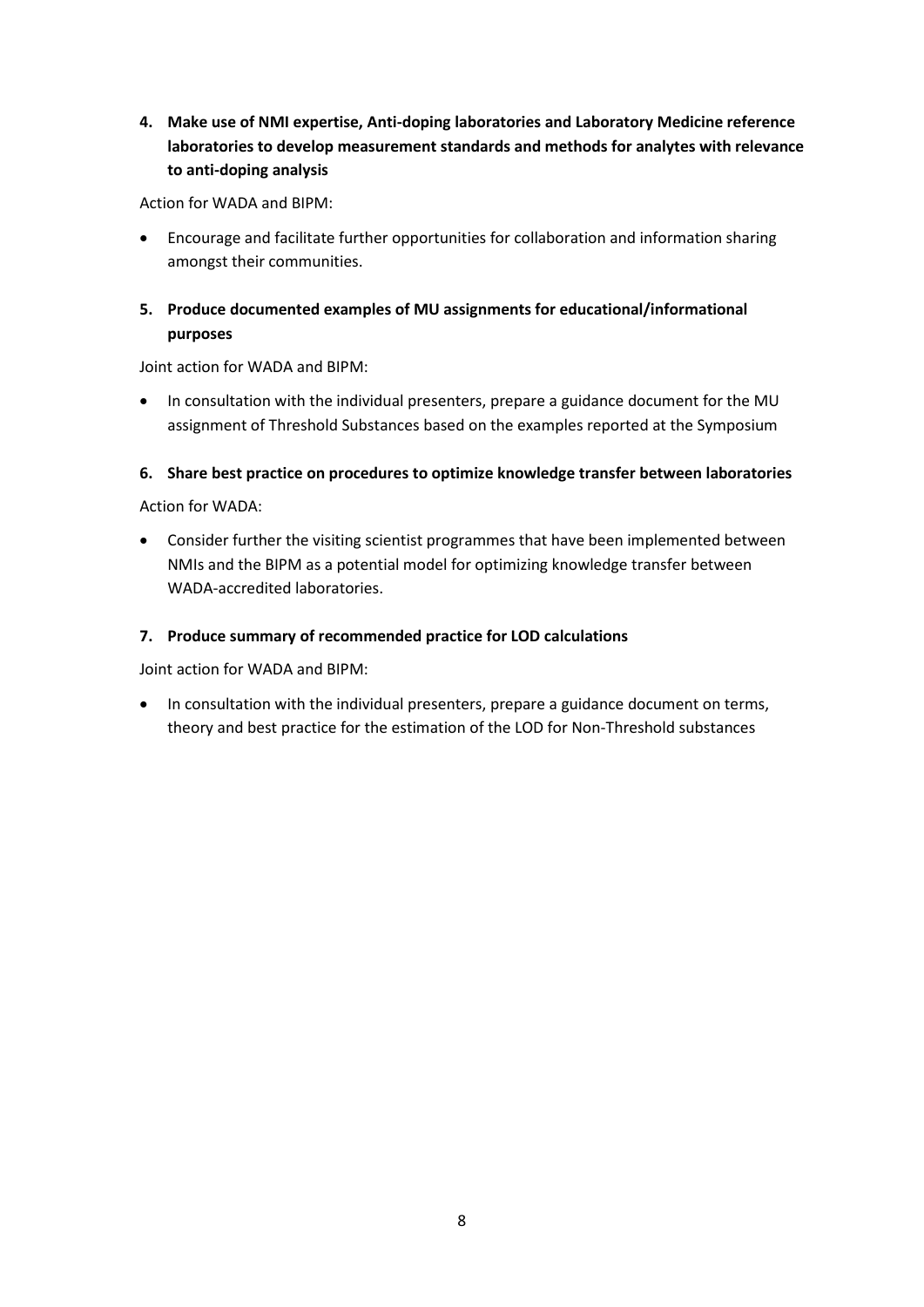## **Annex 1: Symposium Agenda and List of Speakers**

## **Agenda for BIPM-WADA Symposium 28-29 September 2016**

## **STANDARDS AND METROLOGY FOR ANTI-DOPING ANALYSIS**

## **Day 1: Wednesday 28th September**

#### **Official Opening**

| 9.00-9.05         | Opening of the meeting (Dr Robert Wielgosz)                                                          |
|-------------------|------------------------------------------------------------------------------------------------------|
| 9.05-9.15         | Opening Address by the Minister of State for Sport, attached to the Minister of Urban                |
|                   | Affairs, Youth and Sport (Mr Thierry Braillard)                                                      |
| 9.15-9.25         | Reply by the Director of the BIPM (Dr Martin Milton)                                                 |
| 9.25-9.35         | Address by the Chair of WADA Health and Medical Research Commission (Dr Valérie Fourneyron)          |
| 9.35-9.45         | Address by the Director of the Office of Special Programs, NIST (Dr Richard Cavanagh)                |
| 9.50-10.20        | Group Photograph / Coffee Break                                                                      |
|                   | <b>METROLOGY FOR ANTI-DOPING ANALYSIS: CURRENT ISSUES</b>                                            |
| Session 1         | Metrology Needs and Reference Material requirements for Anti-Doping Analysis                         |
|                   | Co-Chairs: Lindsey Mackay/John Miller                                                                |
| 10.20-10.40       | Overview of WADA activities and viewpoint on metrology (John Miller - WADA Lab Expert Group)         |
| 10.40-11.00       | Overview of CCQM activities in organic and bioanalysis (Robert Wielgosz - BIPM)                      |
| 11.00-11.20       | Reference Materials for Doping Analysis (Lindsey Mackay - NMIA, Australia)                           |
| 11.20-11.40       | Metrology support for doping analysis at the Rio Olympics (Bruno Garrido - INMETRO, Brazil)          |
| 11.40-12.00       | (Certified)RM requirements - availability and gap analysis (Peter van Eenoo - DoCo Lab, Belgium)     |
| 12.00-12.30       | <b>Discussion 1</b> - (C) RM priorities for WADA Code compliance and accreditation                   |
| 12.30-13.00       | Press Conference (Grand Salle, Pavillon de Breteuil)                                                 |
| 12.30-14.00       | Lunch                                                                                                |
| <b>Session 2:</b> | Measurement Uncertainty (MU) of Determinations of Threshold Substances (TS)                          |
|                   | Co-Chairs: Robert Wielgosz/Peter van Eenoo                                                           |
| 14.00-14.20       | "Bottom up" (GUM) approaches to MU assignment for organic analytes (Chris Mussell - LGC,             |
|                   | UK)                                                                                                  |
| 14.20-14.40       | "Top-down" approaches to MU assignment of Threshold Substance determinations                         |
|                   | (Peter van Eenoo - DoCo Lab, Belgium)                                                                |
| 14.40-15.00       | Practical Implementation of the GUM (Antonio Possolo - NIST, USA)                                    |
| 15.00-15.30       | <b>Discussion 2</b> - "Best (Fit-for-purpose) practice" for assigning and applying MU for TS results |
| 15.30-16.00       | Coffee Break                                                                                         |
| <b>Session 3:</b> | Roles of Comparisons and EQAS studies in Measurement Systems                                         |
|                   | Co-Chairs: Steven Westwood/Victoria Ivanova                                                          |
| 16.00-16.20       | CCQM Key comparisons and NMI measurement services for EQAS providers                                 |
|                   | (Lindsey Mackay - NMIA, Australia)                                                                   |
| 16.20-16.40       | EQAS in clinical chemistry: Linking routine analysis to reference laboratory results                 |
|                   | (Anja Kessler - RfB, Germany)                                                                        |
| 16.40-17.00       | Expanding the role and use of WADA EQAS studies and results (Thierry Boghosian - WADA)               |
| 17.00-17.30       | Discussion 3 - Enhancing the value of WADA EQAS studies for anti-doping analysis                     |
|                   |                                                                                                      |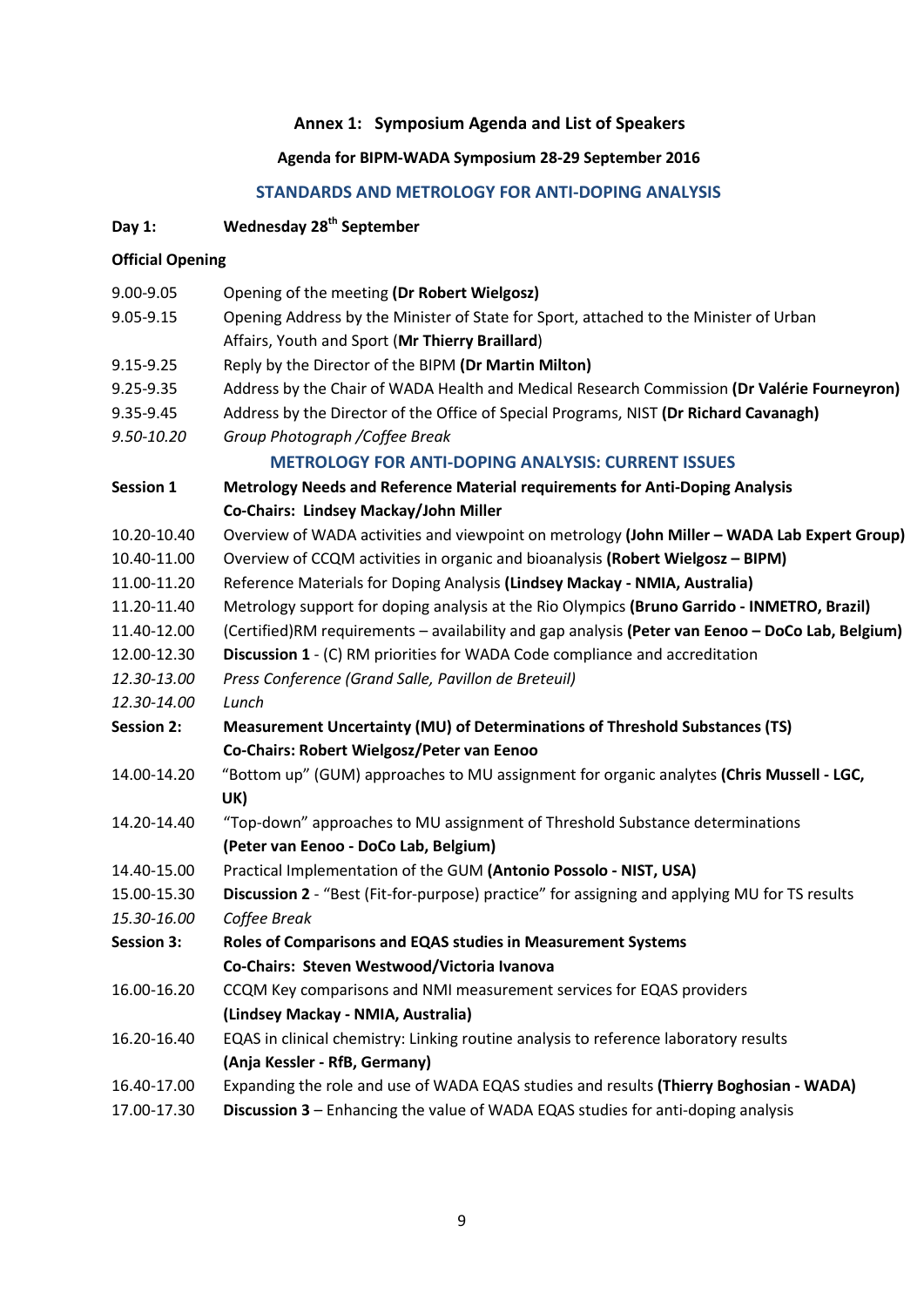| Day 2:            | Thursday 29 <sup>th</sup> September                                                                                                 |
|-------------------|-------------------------------------------------------------------------------------------------------------------------------------|
|                   | <b>METROLOGY FOR ANTI-DOPING ANALYSIS: EMERGING ISSUES</b>                                                                          |
| <b>Session 4:</b> | Measurement systems for quantitative biomolecule analysis - Part 1<br>Co-Chairs: Robert Wielgosz/Osquel Barroso                     |
| 9.00-9.20         | WADA Isoform assay for detecting and reporting doping with hGH<br>(Martin Bidlingmaier - Endocrine Laboratory, LMU Munich, Germany) |
| 9.20-9.40         | Reference measurements for hGH (Andre Henrion - PTB, Germany)                                                                       |
| 9.40-10.00        | Biomarker assay for hGH and the role of IGF-1 measurements<br>(David Cowan - Doping Control Centre, King's College London, UK)      |
| 10.00-10.20       | Reference measurements for IGF-1 (David Bunk - NIST, USA)                                                                           |
| 10.20-10.30       | Discussion 4 - Measurement systems for quantitative protein analysis                                                                |
| 10.30-11.00       | Coffee Break                                                                                                                        |
| <b>Session 5:</b> | Measurement systems for quantitative biomolecule analysis - Part 2<br>Co-Chairs: Lindsey Mackay/Peter van Eenoo                     |
| 11.00-11.20       | Realising traceable, comparable results for steroid hormone analysis<br>(Hubert Vesper - Centre for Disease Control, USA)           |
| 11.20-11.40       | Measurement issues for detection by GC-IRMS of doping with steroids                                                                 |
|                   | (Thomas Piper - Sport University Cologne, Germany)                                                                                  |
| 11.40-12.00       | Accreditation assessment of GC-IRMS                                                                                                 |
|                   | (Detlef Thieme - IDAS, Germany)                                                                                                     |
| 12.00-12.20       | Dealing with bias in measurements of endogenous substances                                                                          |
|                   | (Elvar Theodorsson - Clinical and Experimental Medicine, University of Linköping, Sweden)                                           |
| 12.20-12.40       | Detection systems for gene doping (Anna Baoutina - NMIA, Australia)                                                                 |
| 12.40-13.00       | <b>Discussion 5</b> – Standards and Metrology for Emerging Analytical Challenges                                                    |
| 13.00-14.00       | Lunch                                                                                                                               |
| Session 6:        | <b>Measurement support for qualitative analysis</b><br>Co-Chairs: Steven Westwood/Detlef Thieme                                     |
| 14.00-14.20       | Determining and controlling the LOD of methods for qualitative organic analysis<br>(Steve Ellison - LGC, UK)                        |
| 14.20-14.40       | Detection of doping with peptide non-Threshold Substances<br>(Mario Thevis -Sport University Cologne, Germany)                      |
| 14.40-15.00       | Determination of the decision limit $CC$ - $\alpha$ and detection capability $CC$ - $\beta$ for analytical                          |
|                   | methods based on mass spectrometry (Corinne Buisson -AFLD, France)                                                                  |
| <b>Session 7:</b> | <b>Workshop Summary and Recommendations</b><br><b>Panel to lead discussion</b>                                                      |
| 15.00-15.30       | Discussion 6 - Review of recommendations for metrology support of anti-doping analysis                                              |
| 15.30-15.45       | Summary of Workshop and Recommended Outcomes<br>Co-Chairs: Olivier Rabin, WADA/Robert Wielgosz, BIPM                                |
|                   | Coffee Break and Close                                                                                                              |

10